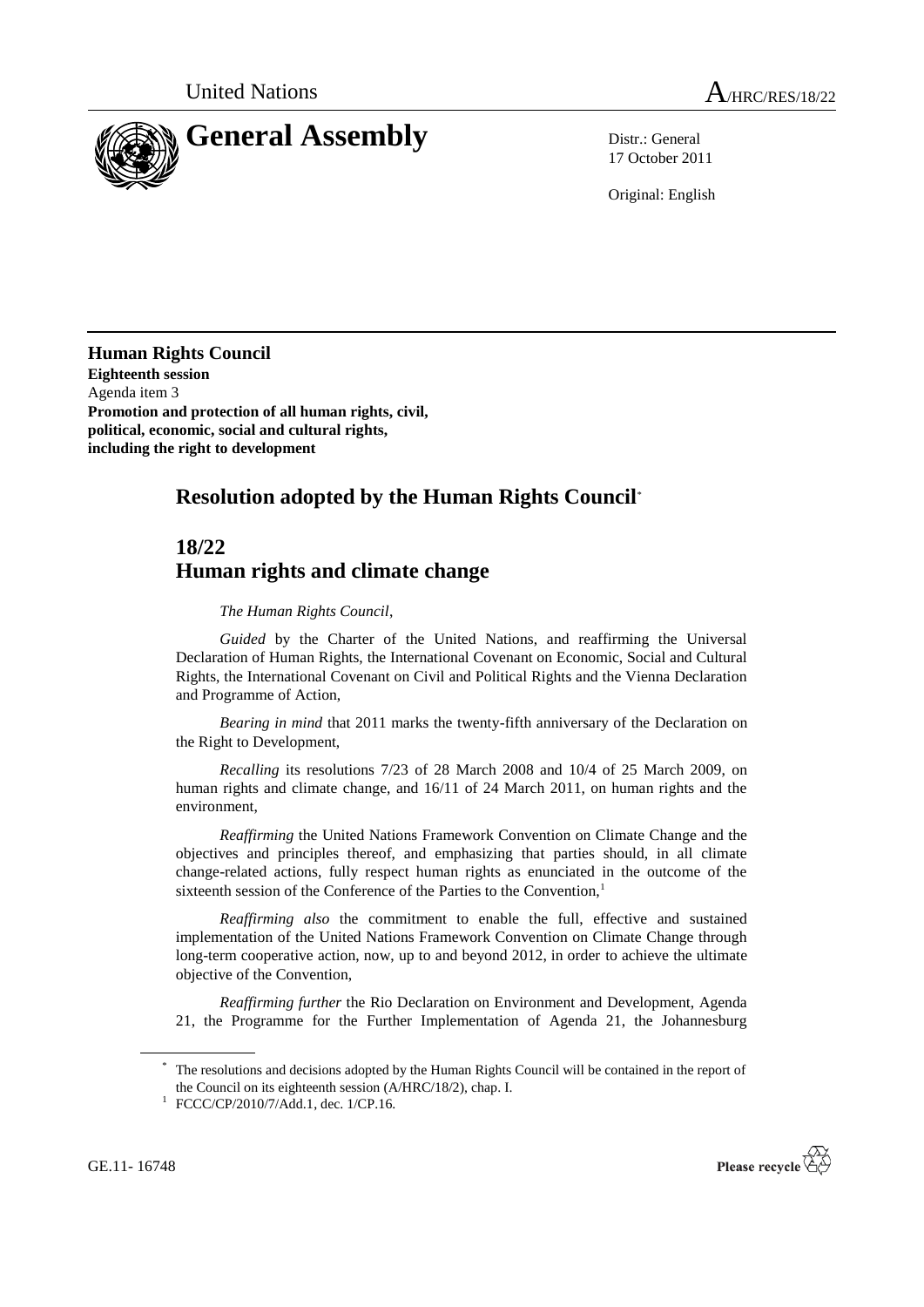Declaration on Sustainable Development and the Plan of Implementation of the World Summit on Sustainable Development, and recognizing that human beings are at the centre of concerns for sustainable development and that the right to development must be fulfilled so as to equitably meet the developmental and environmental needs of present and future generations,

*Welcoming* the decision to organize, in June 2012, the United Nations Conference on Sustainable Development in Rio de Janeiro, and taking note of the invitation of the General Assembly, in its resolution 64/236 of 20 December 2009, to organizations and bodies of the United Nations to contribute to the preparatory process for the Conference,

*Recognizing* the challenges of climate change to development and to the progress made towards the achievement of the Millennium Development Goals, in particular with regard to the goals on the eradication of extreme poverty and hunger, on environmental sustainability and on health**,** 

*Acknowledging* that, as stated in the United Nations Framework Convention on Climate Change, the global nature of climate change calls for the widest possible cooperation by all countries and their participation in an effective and appropriate international response, in accordance with their common but differentiated responsibilities and respective capabilities and their social and economic conditions,

*Acknowledging also* that, as stated in the United Nations Framework Convention on Climate Change, responses to climate change should be coordinated with social and economic development in an integrated manner with a view to avoiding adverse impacts on the latter, taking into full account the legitimate priority needs of developing countries for the achievement of sustained economic growth and the eradication of poverty,

*Reaffirming* that all human rights are universal, indivisible, interdependent and interrelated,

*Taking note* of the report of the Office of the United Nations High Commissioner for Human Rights on the relationship between climate change and human rights, $2$  the panel discussion on the relationship between climate change and human rights, held on 15 June 2009, at the eleventh session of the Human Rights Council, and the 2010 Social Forum, which focused on the relationship between climate change and human rights,

*Emphasizing* that climate change-related impacts have a range of implications, both direct and indirect, for the effective enjoyment of human rights, including, inter alia, the right to life, the right to adequate food, the right to the highest attainable standard of health, the right to adequate housing, the right to self-determination and the right to safe drinking water and sanitation, and recalling that in no case may a people be deprived of its own means of subsistence,

*Expressing concern* that, while these implications affect individuals and communities around the world, the effects of climate change will be felt most acutely by those segments of the population that are already in vulnerable situations owing to factors such as geography, poverty, gender, age, indigenous or minority status and disability,

*Recognizing* that climate change is a global problem requiring a global solution, and that effective international cooperation to enable the full, effective and sustained implementation of the United Nations Framework Convention on Climate Change in accordance with the provisions and principles of the Convention is important in order to

 $^{2}$  A/HRC/10/61.